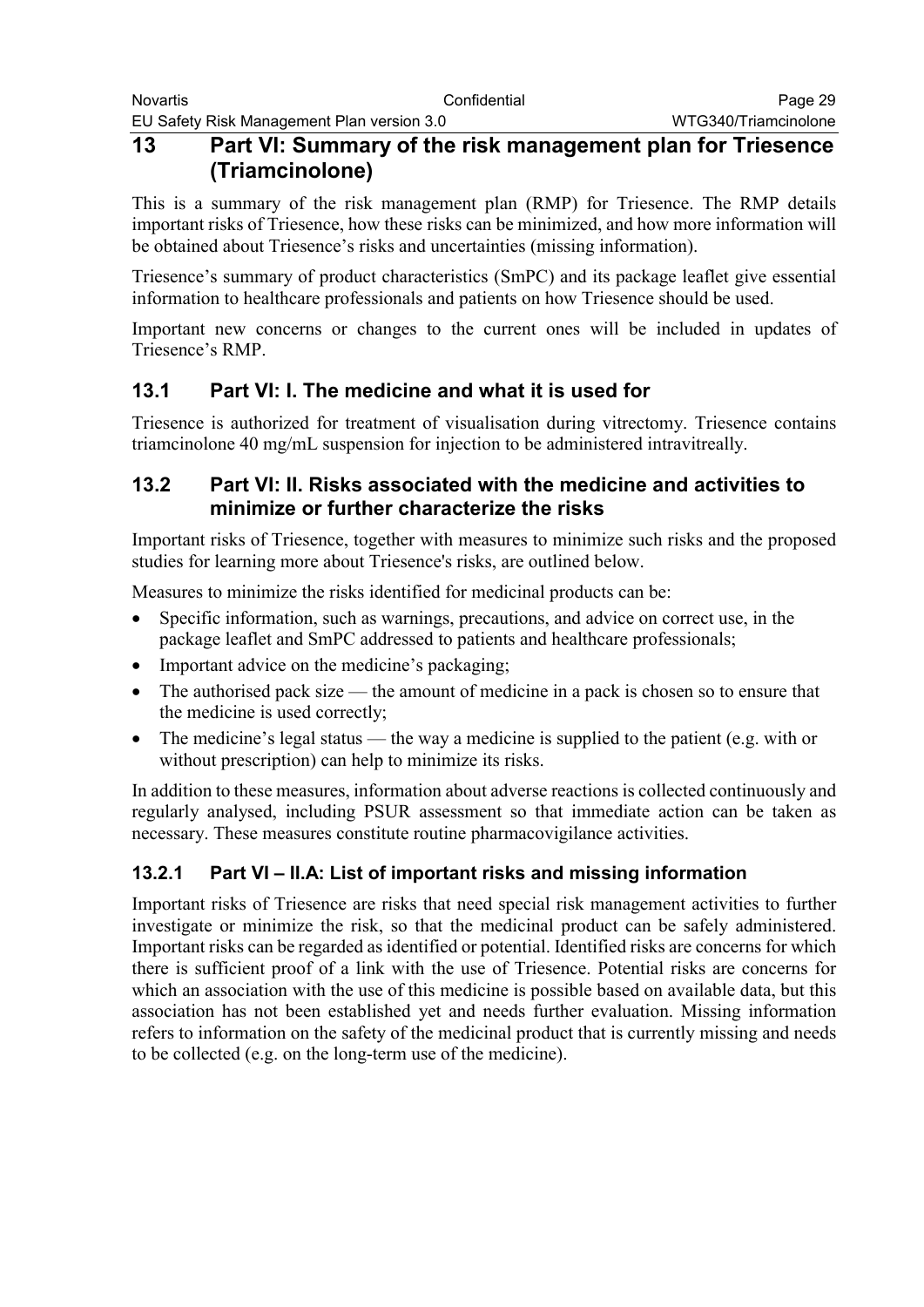| <b>Novartis</b>                                 | Confidential |      | Page 30                                         |  |
|-------------------------------------------------|--------------|------|-------------------------------------------------|--|
| EU Safety Risk Management Plan version 3.0      |              |      | WTG340/Triamcinolone                            |  |
| <b>Table 13-1</b>                               |              |      | List of important risks and missing information |  |
| List of important risks and missing information |              |      |                                                 |  |
| Important identified risks                      |              | None |                                                 |  |
| Important potential risks                       |              | None |                                                 |  |
| Missing information                             |              | None |                                                 |  |

# **13.2.2 Part VI - II B: Summary of important risks**

Not applicable, since there are no important risks/safety concerns.